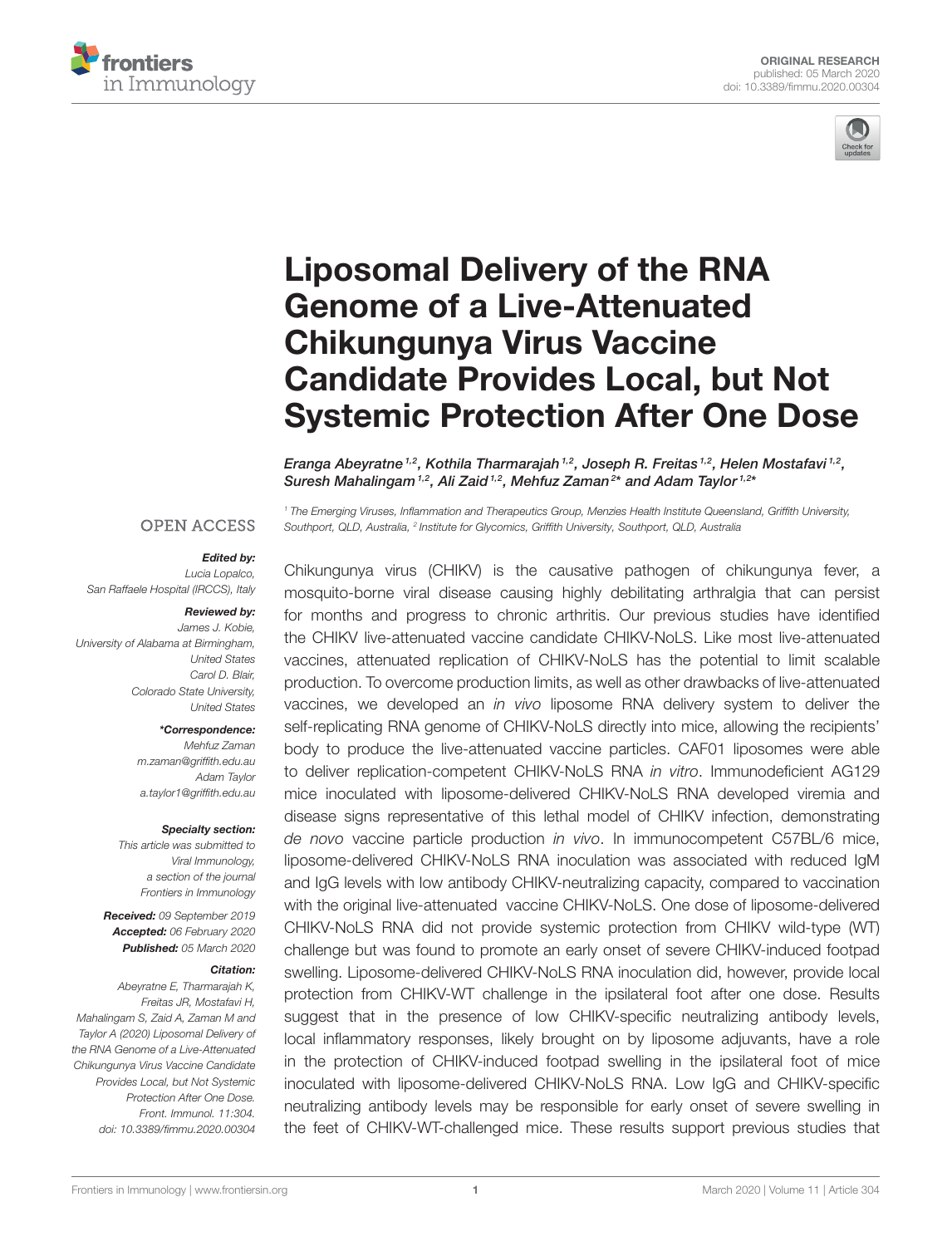suggest CHIKV is vulnerable to antibody-mediated enhancement of disease. Further studies using booster regimes aim to demonstrate the potential for liposomes to deliver the self-replicating RNA genome of live-attenuated vaccines and offer a novel immunization strategy.

Keywords: chikungunya, vaccine, liposome, RNA, live-attenuated

#### INTRODUCTION

Chikungunya fever is a mosquito-borne viral disease caused by the chikungunya virus (CHIKV). CHIKV is a positivesense single-stranded RNA (+ssRNA) virus and has emerged as a major global human pathogen in the twenty-first century as its geographic distribution continues to expand. Epidemics have been reported in the Indian Ocean islands of Mauritius, La Réunion, and the Seychelles (270,000 cases in La Réunion in 2005–2006) and India (3–4 million estimated cases in 2005–2011) (1–3). CHIKV has recently become established in the Americas, infecting over 1.5 million people in just 2 years (4). The majority of individuals infected with CHIKV develop disease (5, 6). Symptoms of chikungunya disease are characterized by the acute onset of fever and joint pain lasting 7–10 days. Crippling arthritic symptoms usually involve multiple joints in a symmetric distribution. A high proportion of patients experience prolonged articular pain and arthritis lasting several weeks to years (7). This chronic form of CHIKV disease contributes considerably to disease burden. Atypical presentations associated with CHIKV infection include hepatitis, Guillain-Barré syndrome, myocarditis, retinitis, and nephritis (8). Increases in mortality have been described in several CHIKV epidemics with most deaths occurring in neonates, patients with underlying medical conditions, and older persons (9–11). To date, no safe commercial vaccine is available.

Our previous studies report the development of a liveattenuated CHIKV vaccine candidate CHIKV-NoLS (12, 13). Mutating the nucleolar localization sequence (NoLS) of CHIKV capsid protein, replacing 10 wild-type (WT) amino acids with alanines, significantly attenuates virus replication (12). CHIKV-NoLS is highly attenuated in vivo, and mice immunized with one dose of CHIKV-NoLS are fully protected from subsequent challenge with CHIKV-WT (12). Additionally, this vaccine shows cross-protection against other arthritogenic alphaviruses (12). A live-attenuated vaccine is a desirable means of disease prevention due to ease of production, low cost, and avoidance of multiple boosters. However, large-scale propagation of CHIKV-NoLS may be limited by its attenuated replication, a common hurdle for the development of many live-attenuated vaccines. The modifications that make CHIKV-NoLS safe and effective for use as a vaccine prevent rapid, large-scale production of the vaccine using traditional vaccine substrates. An alternative vaccine delivery vehicle that removes the need for in vitro scaleup would remove the production limit on CHIKV-NoLS. RNA has emerged as an effective platform to safely and cheaply deliver vaccines using nanoparticle delivery vehicles such as liposomes (14).

Liposomes are vesicles consisting of phospholipid bilayers. They can be readily manufactured with various lipid compositions in different particle sizes and charges, allowing the tailored design of formulations that are optimal for the delivery of a biomolecule of interest (15, 16). Liposomes have shown potential for the delivery of various therapeutics in vivo including siRNA, miRNA, DNA, and peptides (14, 17). CAF01 is a liposome composed of a cationic quaternary ammonium salt adjuvanted with a glycolipid immunomodulator (18). Recent work with tuberculosis and malaria antigens has shown that CAF01-delivered vaccines are able to induce good cellular and antibody responses (19, 20). Safety, tolerability, and immunogenicity of CAF01 has been tested in five phase I clinical trials in combination with four different peptide antigens including a tuberculosis vaccine candidate and an HIV-1 peptide cocktail (21).

Upon entry into cells, the +ssRNA genome of alphaviruses, like mRNA, is rapidly translated by the host machinery to produce the viral proteins required for RNA synthesis and virus replication. In this study, we pioneer the use of CAF01 to deliver the +ssRNA genome of CHIKV-NoLS in vivo. Using this novel immunization strategy, we observe de novo production of liveattenuated vaccine in vivo. Immunization of mice with one dose of CAF01-delivered CHIKV-NoLS RNA produced CHIKV neutralizing antibodies and provided regional protection from disease following CHIKV challenge. This study provides the basis for developing CAF01-mediated delivery of replicationcompetent RNA as a vaccine strategy. Further characterization of the live-attenuated CHIKV vaccine candidate CHIKV-NoLS demonstrates the high degree of attenuation in vivo and potent immunogenicity after one dose.

#### MATERIALS AND METHODS

#### CAF01

The CAF01 adjuvant was manufactured as previously described by the thin-film hydration method (18). The two components of CAF01, composed of the quaternary ammonium compound dimethyldioctadecylammonium (DDA) and the glycolipid trehalose 6,6′ -dibehenate (TDB), were synthetically manufactured by Avanti® Polar Lipids, AL, USA. In brief, weighed amounts of DDA and TDB (5:1) were dissolved in chloroform/methanol  $(9:1, v/v)$ , and the organic solvent subsequently was removed by a rotary evaporator, thereby forming a thin lipid film at the bottom of the flask. The lipid film was rehydrated in Milli-Q water (Millipore, 18.2  $M\Omega$  cm at  $25^{\circ}$ C) with 10% trehalose (w/w) by heating for 20 min at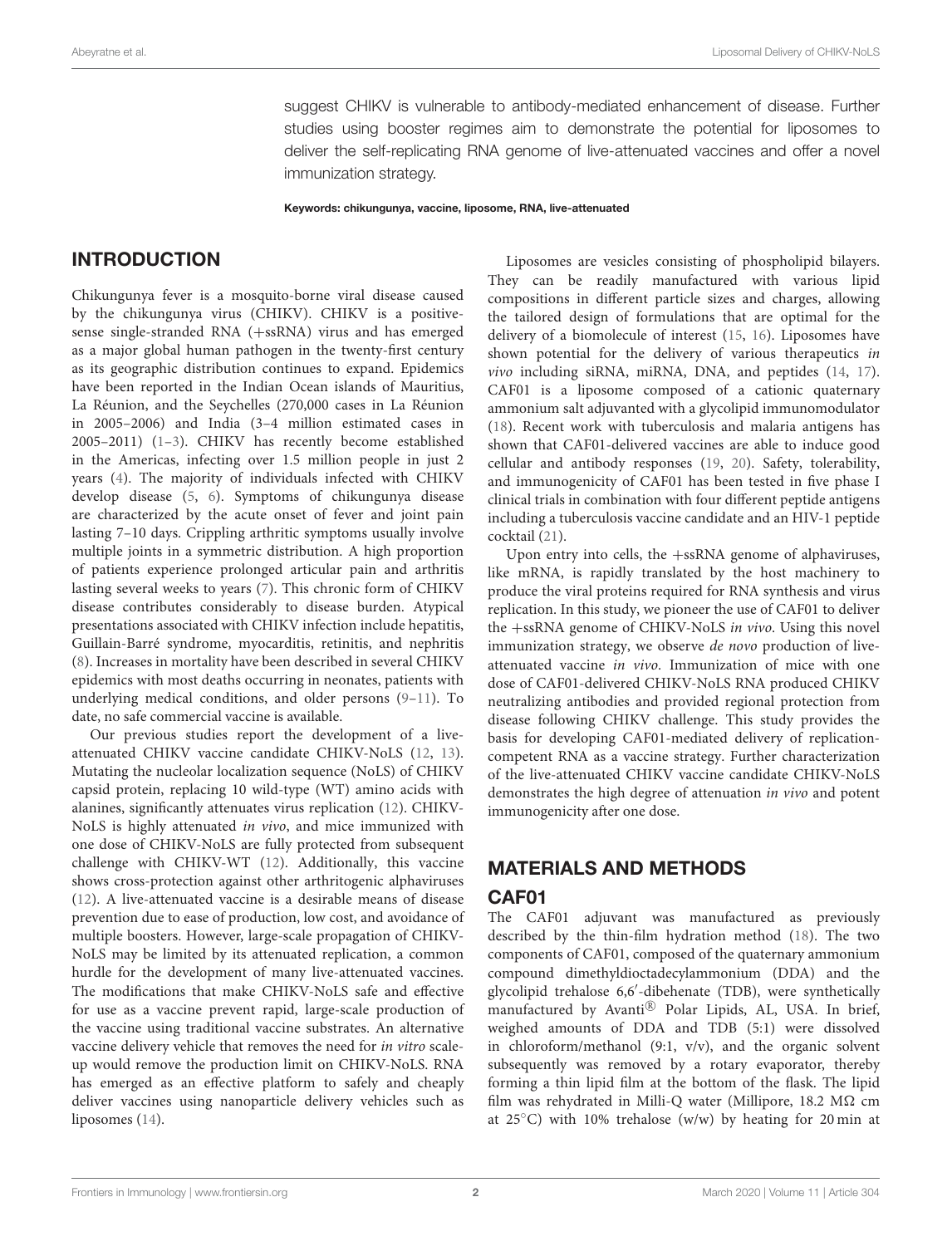60◦C with stirring. Freshly prepared CAF01 was freeze-dried in glass vials as previously described (22). The vials were frozen in dry ice, dissolved in acetone for 10 min, and placed on the plate of a freeze-dryer with a temperature of −40◦C. At the end of the freeze-drying process, the glass vials containing CAF01 were stored at 4◦C until use. The average zeta potential and size of CAF01 alone and complexed with RNA were measured at 25◦C using a Nanosizer (Zetasizer Nano Series ZS, Malvern Instruments, UK) with disposable capillary cuvettes. The results are the average of triplicate independent measurements analyzed using Dispersion Technology Software (Malvern Instruments, UK).

#### Generation of RNA Liposome Formulation

RNA was synthesized by in vitro transcription (IVT) using mMESSAGEmMACHINETM SP6 Transcription Kit (Invitrogen), according to the manufacturer, from linearized DNA infectious clones. To evaluate RNA concentration from IVT, an RNA standard was made. IVT RNA for standard was purified using QIAamp <sup>R</sup> Viral RNA Mini Kit (QIAGEN) according to the manufacturer and concentration measured by NanoDrop<sup>TM</sup>. Different concentrations of standard were run on a 1% agarose gel together with experimental IVT RNA. A visual approximation of the amount of RNA of interest was made and validated using ImageJ software. Purification of the alphavirus genome post IVT was found to reduce or ablate infectivity. For in vivo inoculations, 0.3 mg of CAF01 was added to virus production serum-free medium (VP-SFM) and vortexed at high speed for 5 s. Two micrograms of IVT RNA was added to the CAF01 VP-SFM solution to create a total volume of  $20 \mu l$  for one dose. The formulation was mixed by vortexing at high speed for 5 s. The formulation was left at room temperature for 30 min with vortexing every 10 min prior to inoculation.

#### Viruses and Cells

Vero cells were cultured in Opti-MEM (Gibco, Thermo Fisher Scientific, Australia), supplemented with 3% fetal calf serum (FCS). Virus and live-attenuated CHIKV-NoLS were propagated in Vero cells cultured in VP-SFM serum-free, ultra-low protein medium (Gibco, Thermo Fisher Scientific, Australia). RNA transfections carried out with Lipofectamine 2000 (Thermo Fisher Scientific, Australia) were performed according to the manufacturer's instructions. For CAF01 RNA transfections, 0.3 mg of CAF01 was added to 500 µl of VP-SFM (Gibco, Thermo Fisher Scientific, Australia) and vortexed at high speed for 5 s. One microgram of RNA was added to the CAF01 VP-SFM solution and mixed by vortexing at high speed for 5 s. The mixture was left at room temperature for 30 min with vortexing every 10 min. The reaction was added to confluent Vero cells that had been washed in phosphate-buffered saline (PBS). After 1 h, 500µl of VP-SFM (Gibco, Thermo Fisher Scientific, Australia) was added to the reaction.

# Viral Titer Assay

Sera or media containing virus was added in triplicate to Vero cells. Virus was allowed to incubate for 1 h at  $37^{\circ}$ C in a 5% CO<sub>2</sub> incubator before the virus was removed and the cells overlaid with Opti-MEM containing 3% FCS and 1% agarose (Thermo Fisher Scientific, Australia) and incubated for 48 h at 37◦C in a  $5\%$  CO<sub>2</sub> incubator. Cells were fixed in 1% formalin, and virus plaques were made visible by staining with 0.1% crystal violet. Results are expressed as plaque-forming units (pfu) per milliliter.

# Flow Cytometry

RNA transfected cells were gently resuspended and fixed in 4% paraformaldehyde. Cells were stained with LIVE/DEAD (Thermo Fisher Scientific, Australia) and capsid protein-specific antibody (12) with Alexa Fluor $^{\circledR}$  488 anti-mouse secondary antibody (Invitrogen, Thermo Fisher Scientific, Australia). Infectivity was measured as the number and percentage of 488 positive live cells using a BD LSR II Fortessa Cell Analyser and quantified with FlowJo software (v10.6; Treestar, Inc.).

Mice were sacrificed at day 6 post challenge and perfused intracardially with PBS, and feet collected. Bone marrow cells were flushed out using PBS, and feet were digested with collagenase IV (2 mg/ml, Worthington Biochemical Corporation) and DNase I (5µg/ml, Sigma Aldrich) in RPMI and 10% FCS (Sigma Aldrich) and then filtered through 70 and 30-µm nylon meshes to obtain single-cell suspensions. Cells were stained with fluorochrome-conjugated antibodies against CD3 (clone 17A2, BioLegend), CD4 (clone GK1.5, BioLegend), CD8 (clone 53-6.2, BD Biosciences), CD45 (clone 30-F11, BD Biosciences), TCRβ (clone H57-597, eBiosciences), CD11b (clone M1/70, BD Biosciences), MHCII (M5/114, eBioscience), and LIVE/DEAD. Sphero<sup>TM</sup> Blank Calibration Particles (BD Biosciences) were used as counting beads. Cells were analyzed using flow cytometry on a BD LSR II Fortessa Cell Analyser. Flow cytometry data were analyzed using FlowJo software (v10.6; Treestar, Inc.).

## Mouse Experiments

C57BL/6 WT mice were obtained from the Animal Resources Center (Perth, Australia). AG129 mice were bred in-house. Twenty-eight-day-old male and female mice, in equal distribution, were inoculated with viable virus or vaccine particles (10<sup>4</sup> pfu CHIKV-WT or CHIKV-NoLS), liposomedelivered RNA (2µg of CHIKV-WT or CHIKV-NoLS RNA complexed with  $0.3 \text{ mg}$  of CAF01) or RNA alone  $(2 \mu g)$  of CHIKV-WT or CHIKV-NoLS RNA) subcutaneously in a 20-µl volume in the ventral/lateral side of the right foot. The immunologically competent C57BL/6 mouse footpad model of acute CHIKV disease recapitulates the arthritis, tenosynovitis, and myositis associated with mononuclear cell infiltration seen in CHIKV-infected patients. Mock-inoculated mice received 20µl of VP-SFM media alone or VP-SFM media containing 0.3 mg of CAF01. Mice were monitored for changes in weight and the development of disease signs every 24 h. CHIKV-induced footpad swelling was assessed by measuring the height and width of the perimetatarsal area of the hind foot, using Kincrome digital vernier calipers. Disease signs in inoculated AG129 mice were scored on a scale of 0–4 where 4 is immediate humane endpoint. Clinical scores were assessed as follows:  $0 = no$ disease;  $1 =$  hunched, ruffled fur;  $2 =$  a score of 1 in addition to dehydration, lethargy, ocular exudates, and diarrhea;  $3 = a$  score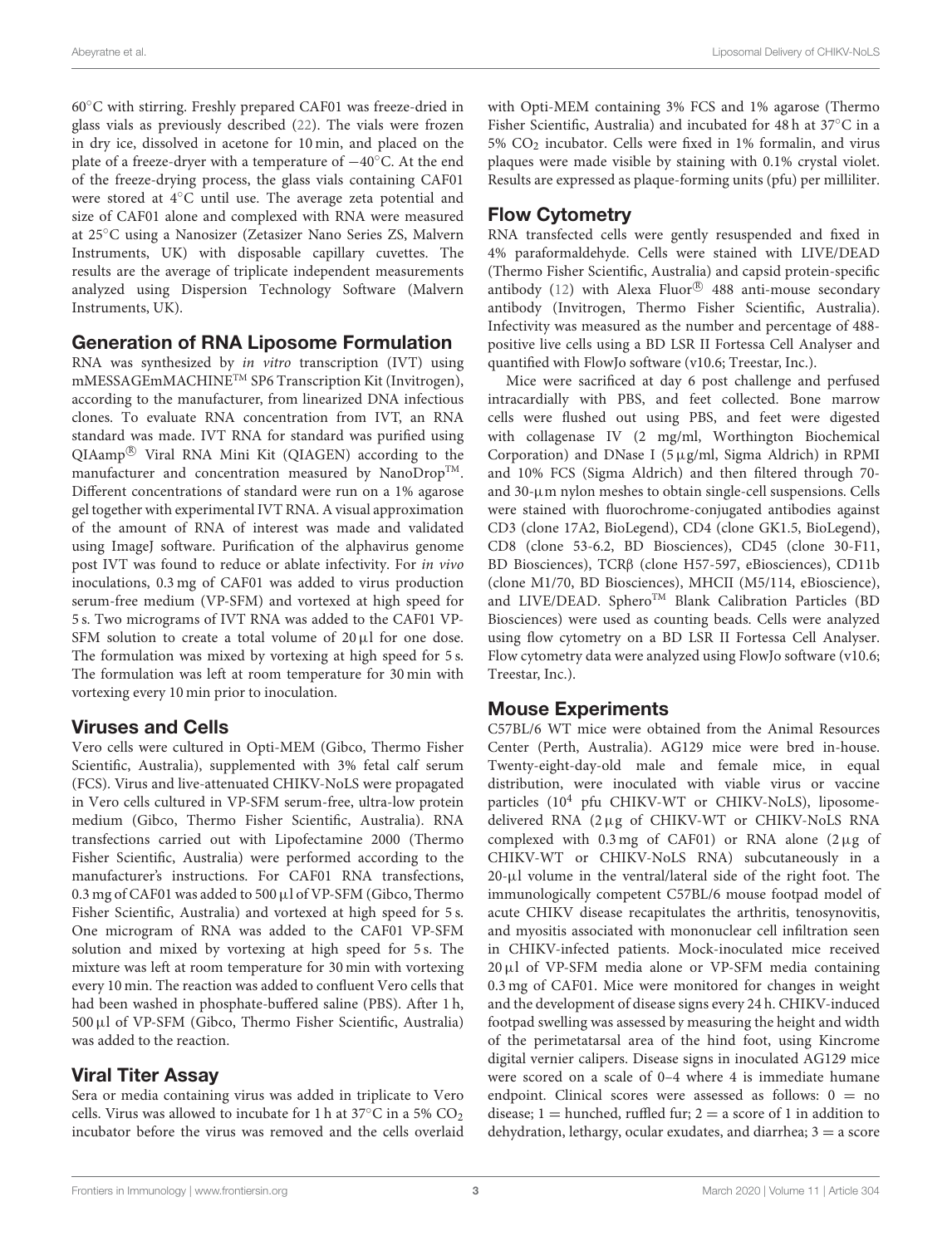of 1 and/or 2 in addition to vocalization, modified gait, hind limb weakness, and being emaciated;  $4 =$  neurological disease signs (tremors/seizures), splayed legs, circling, hyperexcitability, weight loss  $\geq$ 15%, and dragging limbs. Mice were sacrificed by CO<sup>2</sup> asphyxiation at endpoints. Mice were challenged with 10<sup>4</sup> pfu CHIKV-WT subcutaneously in the ventral/lateral side of the right (ipsilateral) or left (contralateral) foot 30 days after immunization. All animal procedures and experiments were performed in accordance with the guidelines set out by the Griffith University Animal Ethics Committee.

#### Plaque Reduction Neutralizing Titer Assay

Serum samples were heat inactivated for 30 min at 56◦C. A twofold dilution series of serum was produced from an initial 1:10 dilution. CHIKV-WT of 30 pfu was added to diluted serum and incubated at 37 ◦C for 1 h. The virus–serum inoculum was added to Vero cells and incubated at 37 ◦C for 1 h. A 1% agarose overlay (diluted in 2% FCS DMEM with Pen/Strep) was added to cells. Cells were incubated at 37 ◦C for 48 h, and plaques stained with crystal violet.

#### ELISA

ELISA microtiter plates (96-well MaxiSorp, Nunc) were coated with 50 µl of CHIKV, purified by ultracentrifugation. Purified virus stocks were diluted in carbonate buffer (Na<sub>2</sub>CO<sub>3</sub>, NaHCO<sub>3</sub>; pH 9.5) prior to coating at a concentration of 20,000 pfu/ $\mu$ l. Plates were incubated overnight at 4◦C. The following day, the virus solution was removed, and  $50 \mu l$  of blocking buffer [PBS, 0.05% Tween-20 (v/v),5% skim milk (w/v)] was added to each well and incubated for 2h at 37℃. Mouse serum samples were inactivated for 30 min at 56◦C before diluting 1:100 in wash buffer [PBS, 0.05% Tween-20 (v/v)]. A 1:100 dilution was found to be optimal after performing a twofold dilution series (1:50–1:400). Blocking buffer was removed, and  $50 \mu l$  of diluted serum samples, together with hyperimmune positive and negative controls, was added to the wells. After 1 h of incubation at 37◦C, plates were washed four times using wash buffer. Fifty microliters of secondary antibody, goat antimouse IgG horseradish peroxidase (HRP) (1:6,000) or goat antimouse IgM HRP (1: 800), was added to each well accordingly and incubated for 1 h at 37◦C. Plates were washed five times with the wash buffer, and  $50 \mu$ l of  $3,3',5,5'$ -tetramethylbenzidine (TMB) substrate was added per well. After incubation at room temperature in the dark for 15 min, 50  $\mu$ l of 2 M H<sub>2</sub>SO<sub>4</sub> was added to stop the reaction. Optical density (OD) values were obtained using a Bio-Rad plate reader at 450-nm wavelength.

#### Statistical Analysis

Non-parametric Mann–Whitney t-test was used to analyze cellular infiltration by flow cytometry, virus titer, weight gain, and foot swelling. One-way ANOVA with Tukey posttests was used to analyze IgM and IgG titers. Neutralizing antibody titers were analyzed by Kruskal–Wallis test with Dunn's posttests. A  $P < 0.05$ was considered to be significant.

#### RESULTS

# CAF01 Delivers Replication-Competent CHIKV RNA in vitro

To overcome potential production limits for our CHIKV vaccine candidate (CHIKV-NoLS), we developed a liposomal approach to deliver the replication-competent RNA genome of the liveattenuated vaccine. As proof of principle, CHIKV-WT RNA was in vitro transcribed from infectious cDNA clones (**Figure 1A**) and packaged with CAF01 liposomes. The surface charge and average size of CAF01 complexed with RNA were measured by dynamic light scattering. CAF01 in VP-SFM solution had a surface charge (zeta potential) of  $23.4 \text{ mV}$ . CAF01 with  $2 \mu$ g RNA in VP-SFM had a zeta potential of −21.8 mV. The average size of CAF01–RNA complexes was 616.9  $\pm$  67.45 nm, with a polydispersity index of  $0.62 \pm 13.35$ .

CHIKV-WT CAF01 formulations and CHIKV-WT RNA, delivered alone or with Lipofectamine®, were incubated with Vero cells, and at 12 h post transfection, infectivity was measured by flow cytometry. Approximately 5% of CHIKV-WT CAF01-transfected cells were positive for CHIKV-WT infection (**Figure 1B**). Cells transfected with RNA alone showed no CHIKV infectivity and no signs of cytopathic effect (tested up to 53 h post transfection). Results demonstrate that CAF01 is able to deliver replication-competent CHIKV RNA in vitro.

Cell transfected with CHIKV-WT CAF01 began to show signs of cytopathic effect at 29 h post transfection (data not shown). To examine the productive replication of CHIKV following CHIKV-WT CAF01 transfection, growth kinetics were analyzed by plaque assay. CHIKV-WT CAF01 transfected cells produced live infectious CHIKV with increasing titer to 53 h post transfection (**Figure 1C**). With a higher infectivity following transfection, cells transfected with Lipofectamine®-delivered CHIKV-WT RNA showed signs of cytopathic effect and produced high CHIKV titers earlier than cells transfected with CHIKV-WT CAF01. Cells transfected with CHIKV-WT RNA alone produced no live virus.

To determine the capability of CAF01 liposome to deliver replication-competent RNA capable of producing live-attenuated CHIKV-NoLS vaccine in vitro, growth kinetics were examined in Vero cells following transfection. Like CHIKV-WT CAF01 transfected cells, CHIKV-NoLS CAF01 transfection produced live CHIKV-NoLS at 29 h post transfection with increasing titer thereafter (**Figure 1D**).

# CAF01 Delivery of CHIKV-NoLS RNA in AG129 Mice Elicits de novo Viral Particle Production in vivo

Having demonstrated the RNA delivery capacity of CAF01 in vitro, we sought to determine the potential for CAF01 to deliver replication-competent RNA in vivo. To investigate de novo liveattenuated vaccine production in vivo, we first assessed CAF01 delivery of CHIKV-NoLS RNA in AG129 immunodeficient mice lacking type I and II interferon receptors. AG129 mice were inoculated with viable virus/vaccine particles  $(10^4)$  pfu CHIKV-WT or CHIKV-NoLS) or CAF01-delivered RNA (2µg CHIKV-WT or CHIKV-NoLS RNA complexed with 0.3 mg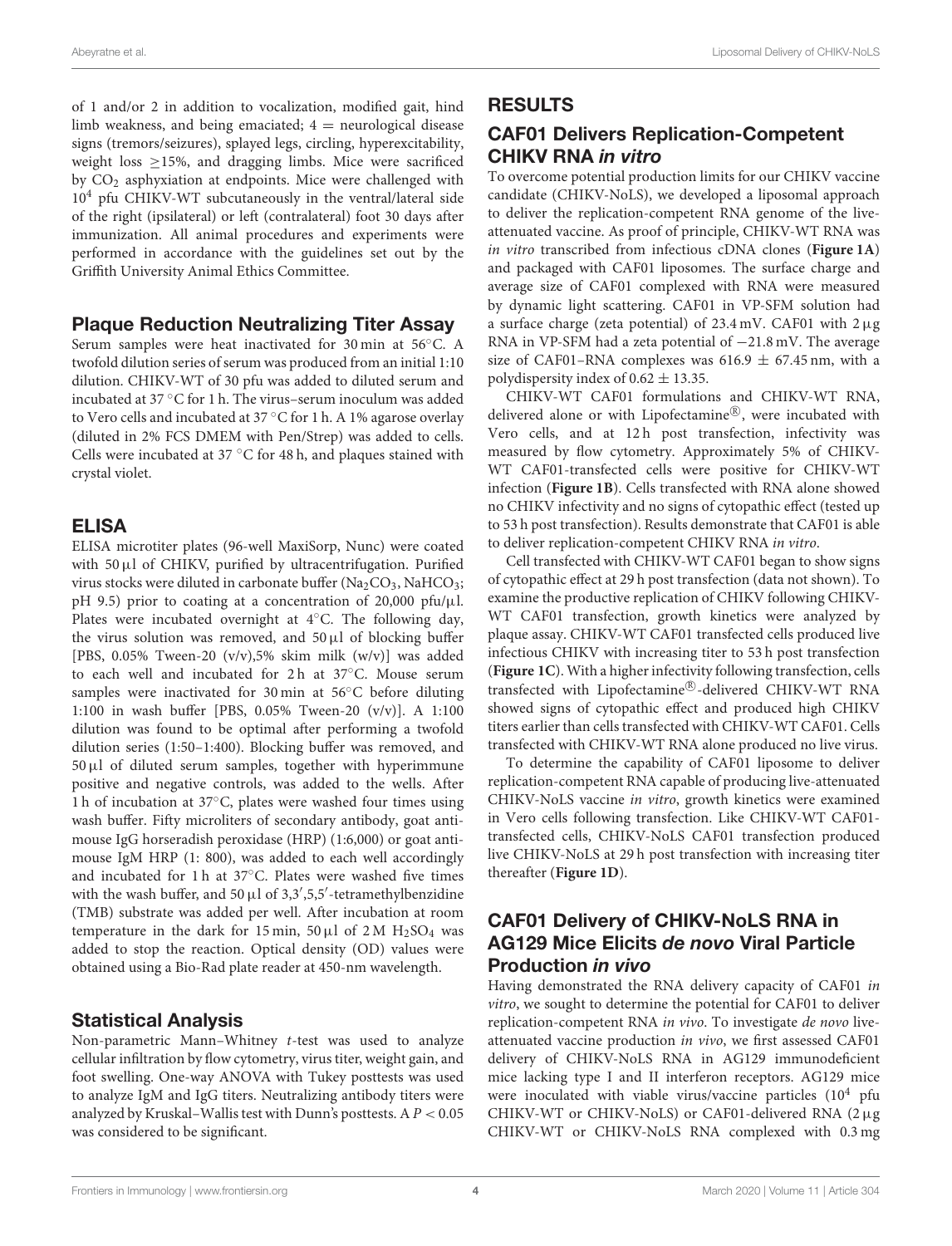

CAF01) in the ventral/lateral side of the foot. CHIKV-WT CAF01- and CHIKV-NoLS CAF01-inoculated mice develop detectable viremia (**Figure 2A**). Similar to CHIKV-WT infected mice, mice inoculated with CHIKV-WT CAF01 developed hightiter viremia by day 2 post inoculation. CHIKV-NoLS CAF01 inoculated mice developed a transient viremia with a similar profile to CHIKV-NoLS-inoculated mice, albeit with a day delay (**Figure 2A**). Results suggest CAF01 is able to deliver replicationcompetent CHIKV RNA in vivo to produce viable infectious CHIKV particles.

# AG129 Mice Inoculated With CHIKV-NoLS CAF01 Present With Disease Signs but Recover From Infection

As a lethal model of CHIKV infection, the attenuation of CHIKV-NoLS CAF01 was tested in AG129 mice. AG129 mice provide an ideal model to determine the virulence and infectivity of de novo synthesized virus resulting from CAF01 RNA delivery in vivo. AG129 mice were inoculated with viable virus particles (10<sup>4</sup> pfu CHIKV-WT or CHIKV-NoLS) or CAF01-delivered RNA (2µg of CHIKV-WT or CHIKV-NoLS RNA complexed with 0.3 mg of CAF01) subcutaneously in the ventral/lateral side of the foot. Mock-infected mice were inoculated with VP-SFM (vaccine production media) alone or VP-SFM containing 0.3 mg CAF01. Mice were monitored daily for clinical signs of disease (scored 0–4, where 4 is a humane endpoint), weight loss, and footpad swelling. CHIKV-WT and CHIKV-WT CAF01-infected mice reached endpoint by day 3 post infection (**Figure 2B**), suggesting that the CHIKV-WT virus produced in vivo by CHIKV-WT CAF01 inoculation is as virulent as CHIKV-WT delivered as virus particles at  $10^4$  pfu. CHIKV-NoLS-infected mice reached endpoint between days 4 and 7 post infection (**Figure 2B**). Results further demonstrate the high degree of CHIKV-NoLS attenuation. CHIKV-NoLS CAF01 inoculated mice presented with disease signs (**Figure 2C**), including ruffled fur, significantly reduced weight gain compared to mock-inoculated mice (**Figure 2D**), and increased lethargy, but recovered from the inoculation. Unlike CHIKV-WT, CHIKV-NoLS, and CHIKV-WT CAF01-infected mice, mice inoculated with CHIKV-NoLS CAF01 presented with no neurological signs of disease to prompt endpoint.

CHIKV-WT, CHIKV-NoLS, CHIKV-WT CAF01, and CHIKV-NoLS CAF01-inoculated mice rapidly developed intense footpad swelling by day 2 post inoculation (**Figures 2E,F**). In CHIKV-NoLS, CAF01-inoculated mice, footpad swelling began to recover by day 5 post inoculation and resolved close to mock-infected levels, beginning to plateau, at day 13 post inoculation (**Figure 2E**). A degree of footpad swelling was observed in mock-CAF01-inoculated mice in the days following inoculation. This swelling was, however, minimal compared to that observed in other groups with no significant difference compared to mock-inoculated mice from day 12 post inoculation (**Figure 2E**).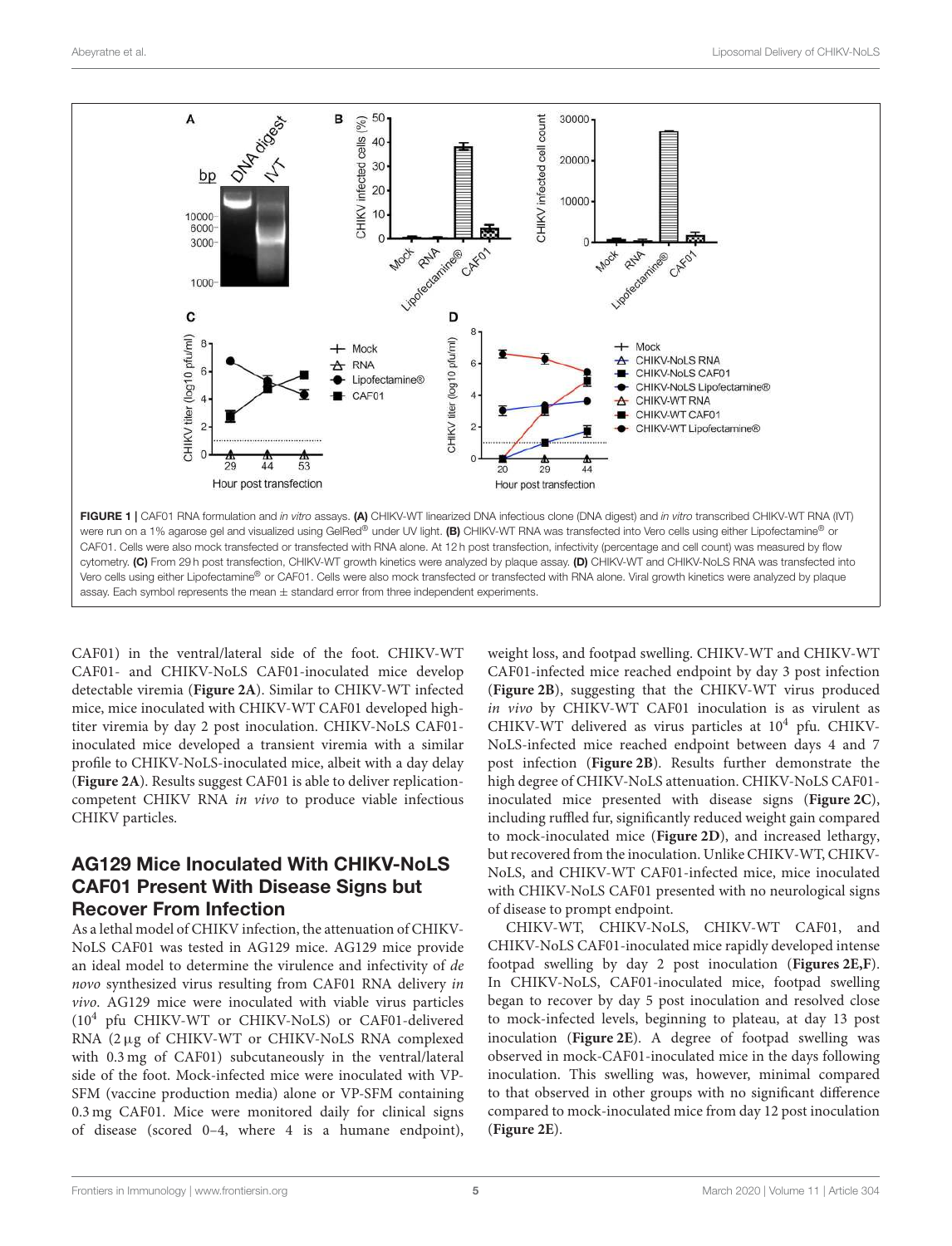

swelling was assessed by measuring the height and width of the perimetatarsal area of the foot, using Kincrome digital vernier calipers. Each symbol represents the mean ± standard error from five to six mice. Statistical analysis was performed by non-parametric Mann–Whitney *t*-test between the groups indicated on the figure legend by the bar and \*color. ns, not significant,\**P*< 0.05, \*\**P*< 0.005, \*\*\**P*< 0.001, and \*\*\*\**P*< 0.0001.

# CHIKV-NoLS CAF01-Inoculated AG129 Mice Survive CHIKV-WT Challenge and Are Protected From Development of CHIKV Disease

As CHIKV-NoLS CAF01-inoculated AG129 mice survived, AG129 mice were used as a lethal challenge model to test the vaccine efficacy of CHIKV-NoLS CAF01. AG129 mice were inoculated with CHIKV-NoLS CAF01 or mock infected with VP-SFM alone or VP-SFM containing 0.3 mg of CAF01 subcutaneously in the ventral/lateral side of the foot. At 30 days post immunization, mice were challenged with  $10<sup>4</sup>$ pfu CHIKV-WT in the ventral/lateral side of the ipsilateral (immunized) foot and monitored daily for clinical signs of disease, weight loss, and footpad swelling. Mock-immunized mice reached endpoint between days 1 and 3 post challenge. Mice immunized with CHIKV-NoLS CAF01 survived the challenge

(**Figure 3A**) with no signs of footpad swelling (**Figure 3B**) or clinical signs of disease (**Figure 3C**). Furthermore, CHIKV-NoLS CAF01-immunized mice developed no detectable viremia upon CHIKV-WT challenge (**Figure 3D**). These observations suggest immunization with CHIKV-NoLS CAF01 is capable of protecting AG129 mice from challenge for up to 30 days, indicating protective efficacy after a single dose.

# CHIKV-NoLS CAF01 Inoculation Protects Against CHIKV Disease in the Ipsilateral Foot of C57BL/6 Mice Challenged With CHIKV-WT

To test CAF01 RNA delivery and the immunogenicity of CHIKV-NoLS CAF01 immunization in immunocompetent mice,  $C57BL/6$  mice were inoculated with viable virus particles  $(10<sup>4</sup>$ pfu CHIKV-WT or CHIKV-NoLS), CAF01-delivered RNA (2µg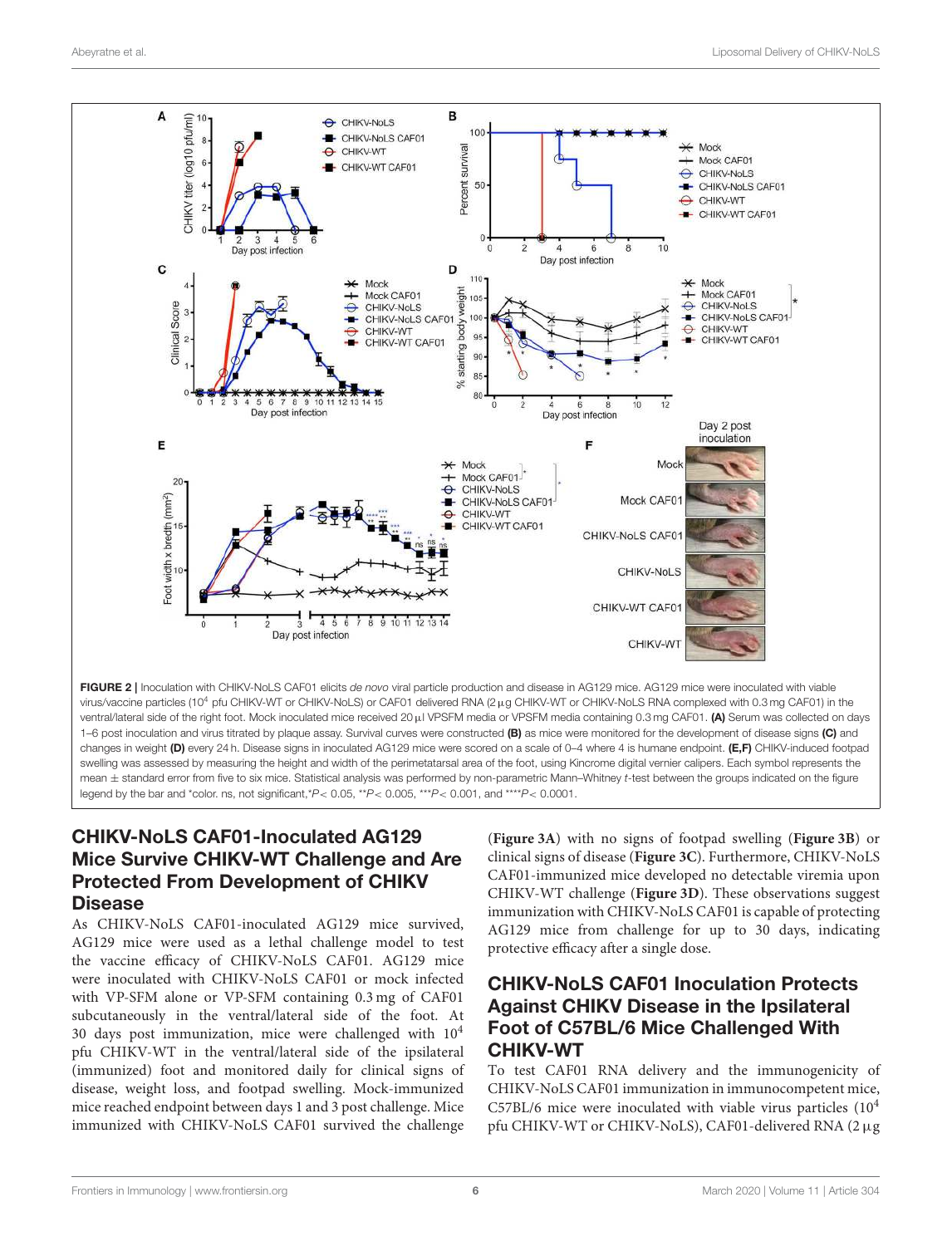

of CHIKV-WT or CHIKV-NoLS RNA complexed with 0.3 mg of CAF01), or RNA alone (2µg of CHIKV-WT or CHIKV-NoLS RNA) subcutaneously in the ventral/lateral side of the foot. Mock-infected mice were inoculated with VP-SFM (vaccine production media) alone or VP-SFM containing 0.3 mg of CAF01. Mice were monitored daily for signs of CHIKVinduced footpad swelling in the ipsilateral (immunized) and contralateral (non-immunized) foot. CHIKV-WT and CHIKV-NoLS developed a detectable viremia as seen previously (12). The viremia in CHIKV-WT CAF01 and CHIKV-WT RNA-inoculated mice developed more gradually and peaked at later times post inoculation compared to those infected with CHIKV-WT but produced similarly high titers (**Figure 4A**). Viremia in CHIKV-WT CAF01-inoculated mice peaked at day 3 post infection whereas viremia in CHIKV-WT RNA-inoculated mice continued to rise to day 5. The higher earlier titers in CHIKV-WT CAF01 inoculated mice may be responsible for the reduced viremia at day 5 compared to CHIKV-WT RNA. No viremia was detected in CHIKV-NoLS CAF01 or CHIKV-NoLS RNA-inoculated mice. Results demonstrate that inoculation of C57BL/6 mice with replication-competent CHIKV-WT RNA, in the presence or absence of CAF01, leads to de novo synthesis of virus particles in vivo and development of viremia.

Two peaks of footpad swelling were observed in CHIKV-WT-infected mice, at approximately days 2 and 8 post infection, as reported previously (**Figure 4B**) (12). As expected, CHIKV-NoLS-inoculated mice developed no footpad swelling (12, 13). Mock-infected mice and CHIKV-WT RNA- and CHIKV-NoLS RNA-inoculated mice also developed no footpad swelling. All mice inoculated with CAF01, including mock CAF01, developed a high degree of footpad swelling between days 2 and 12 post inoculation (**Figure 4B**). After this time, swelling began to resolve close to mock-infected levels, with near-complete resolution of swelling by day 28. No footpad swelling was observed in the contralateral foot of any group (**Figure 4C**).

At 30 days post inoculation, mice were challenged with  $10<sup>4</sup>$ pfu CHIKV-WT in the ventral/lateral side of the ipsilateral or contralateral foot and monitored daily for footpad swelling. Mice immunized with CHIKV-NoLS showed no signs of footpad swelling in either the contralateral or ipsilateral leg upon challenge with CHIKV-WT (**Figures 5A–C**). Results suggest that CHIKV-NoLS immunization provides systemic protection from CHIKV challenge after one dose. All mice inoculated with either CHIKV-WT, CHIKV-WT CAF01, or CHIKV-WT RNA similarly developed no footpad swelling in the contralateral or ipsilateral leg when challenged with CHIKV-WT (**Figures 5A–C**). In the ipsilateral and contralateral feet of mock-immunized mice challenged with CHIKV-WT, footpad swelling peaked at day 6 post challenge (**Figures 5A–C**).

Interestingly, CHIKV-WT challenge in mice immunized with CHIKV-NoLS RNA resulted in an earlier onset of foot swelling in both the ipsilateral and contralateral feet (**Figures 5A,C**). Early onset of disease swelling was also observed in the challenged contralateral foot of CHIKV-NoLS CAF01-immunized mice, peaking at days 4 and 5 post challenge (**Figure 5C**). However, the ipsilateral foot of CHIKV-NoLS CAF01-immunized mice developed no swelling when challenged with CHIKV-WT (**Figure 5A**). Swelling was also reduced at day 6 post challenge in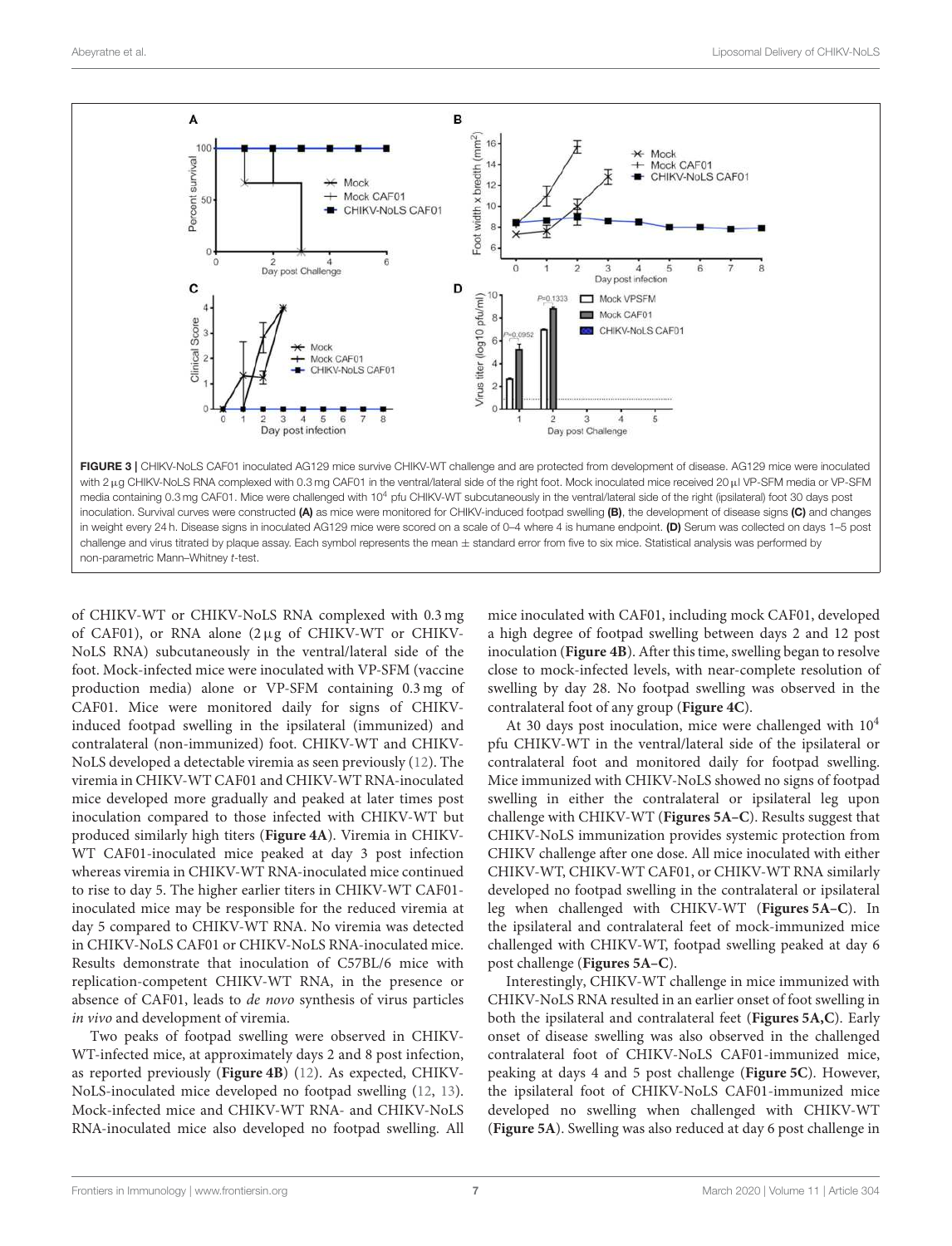

in the ventral/lateral side of the right foot. Mock inoculated mice received  $20 \,\mu$ l VP-SFM media alone or VP-SFM media containing 0.3 mg CAF01. (A) Serum was collected on days 1–5 post inoculation and virus titrated by plaque assay. Mice were monitored daily for signs of CHIKV-induced footpad swelling in the (B) ipsilateral (inoculated) and (C) contralateral (non-inoculated) foot. Each symbol represents the mean  $\pm$  standard error from five to six mice.

the ipsilateral foot of mock-CAF01-immunized mice challenged with CHIKV-WT compared to mock-immunized mice, although to a lesser degree than CHIKV-NoLS CAF01-immunized mice. A discernible increase in swelling was observed at day 6 post challenge in the ipsilateral foot of mock CAF01-immunized mice compared to CHIKV-NoLS CAF01-immunized mice. Results suggest CHIKV-NoLS CAF01 immunization provides local but not systemic protection from CHIKV challenge.

# Cellular Infiltration in Challenged C57BL/6 Mice

To further understand the immune mechanisms responsible for early-onset disease and the local protective effect of CHIKV-NoLS CAF01 inoculation, flow cytometry was used to determine immune cell infiltration in the feet. To determine whether CHIKV-NoLS CAF01 provides local or systemic protection after CHIKV-WT challenge, mice were inoculated in the ipsilateral foot with CHIKV-NoLS CAF01 and subsequently challenged 30 days later with CHIKV-WT in both the ipsilateral and contralateral feet. The composition of immune cell infiltrates was assessed at day 6 post challenge in the ipsilateral and contralateral feet. The number of  $CD11b^{+}$  Ly6G<sup>+</sup> neutrophils (**Figure 6A**), Ly6G+SSChi activated neutrophils (**Figure 6B**), CD11b<sup>+</sup> Ly6C<sup>hi</sup> inflammatory monocytes (Figure 6C), CD11b<sup>+</sup> Ly6C<sup>lo</sup> macrophages (Figure 6D), and CD4<sup>+</sup> (Figure 6E), CD4<sup>+</sup>IFNγ<sup>+</sup> (**Figure 6F**),  $CD8^+$  (**Figure 6G**), and  $CD8^+$  IFN $\gamma^+$  T cells (**Figure 6H**) was examined. CHIKV-NoLS RNA inoculated mice, which displayed early onset of severe swelling when challenged with CHIKV-WT, showed a marked increase in all cell types in both the ipsilateral and contralateral feet compared to mock-infected and challenged controls. The number of activated neutrophils and inflammatory monocytes was significantly higher in both ipsilateral and contralateral feet of CHIKV-NoLS RNA-inoculated mice compared to mock-infected controls following CHIKV challenge (**Figures 6B,C**). For both activated neutrophils and inflammatory monocytes, the number of cells in unchallenged controls was low and similar to cell numbers in the CHIKV-WT-inoculated group, which was protected from development of swelling upon CHIKV challenge. This suggests that activated neutrophils and inflammatory monocytes are involved in local CHIKV-induced inflammation upon challenge. That activated neutrophil and inflammatory monocyte cell numbers were high in both mock-challenged groups compared to unchallenged controls also emphasizes their involvement in CHIKV disease. Together, these data suggest that cellular infiltrates, particularly activated neutrophils and inflammatory monocytes, are involved in the early onset of severe CHIKV disease in CHIKV-NoLS RNA-challenged mice.

Significant differences in the cell number of inflammatory monocytes, macrophages, and  $CDS+IFN\gamma^+$  T cells were also observed between the feet of CHIKV-NoLS CAF01-inoculated mice following the challenge (**Figures 6C,D,H**). The contralateral foot had higher numbers of cells than the ipsilateral foot, suggesting that inflammatory monocytes, macrophages, and  $CDS+IFN\gamma^+$  T cells play a role in the rapid disease onset observed in the contralateral foot of CHIKV-NoLS CAF01 inoculated mice challenged with CHIKV.

# Antibody Response in CHIKV-NoLS CAF01-Inoculated C57BL/6 Mice

CHIKV vaccine studies in mice and non-human primates indicate that neutralizing antibodies are the primary mediator of protection (23–25). We examined the humoral immunogenicity of CHIKV-NoLS CAF01 in mice receiving a single vaccination, as described above, using virion-based ELISA and plaque reduction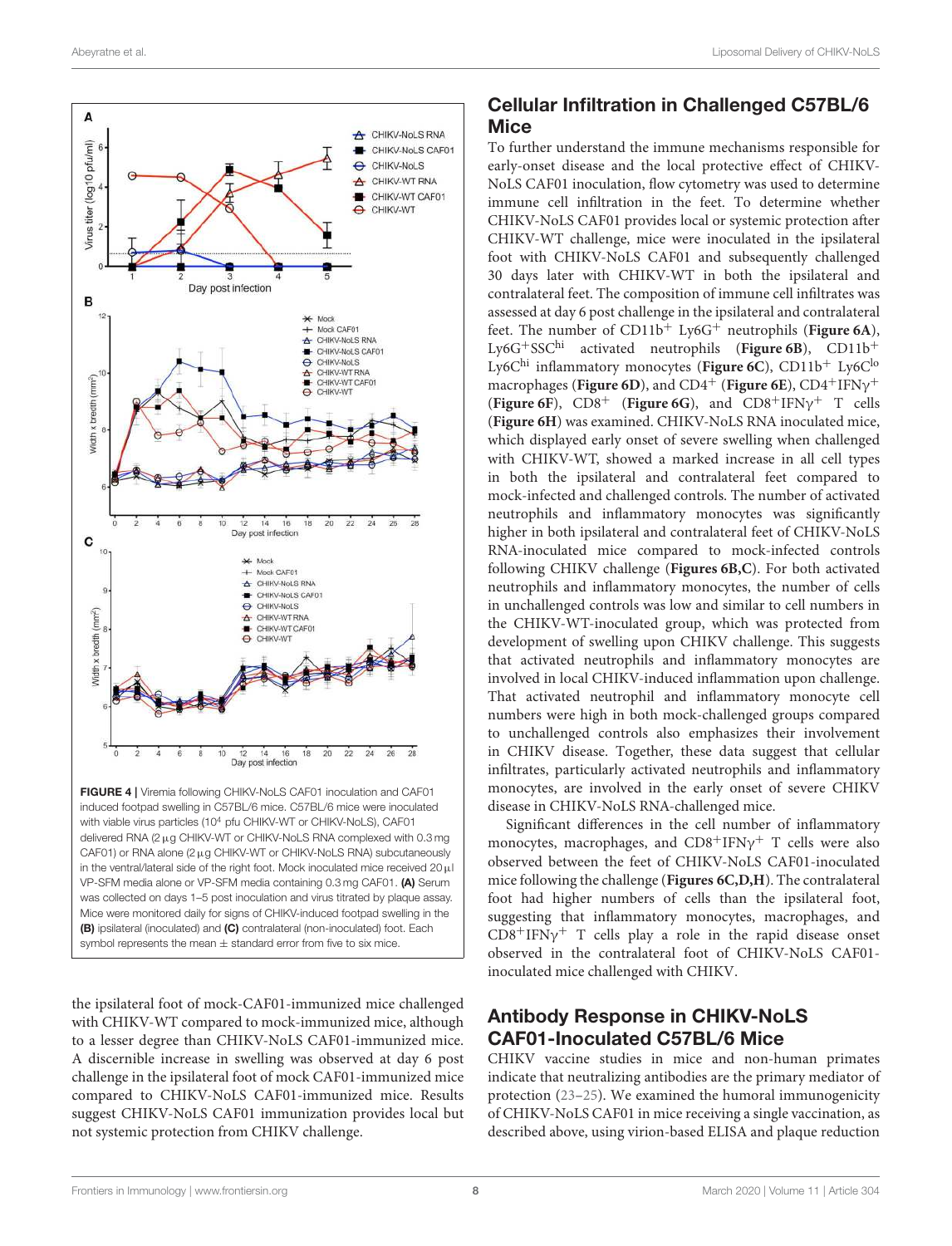Frontiers in Immunology | www.frontiersin.org | www.frontiersin.org | March 2020 | Volume 11 | Article 304



neutralization assay. All mice inoculated with virus particles, CAF01-delivered RNA, or RNA alone seroconverted after one dose (**Figures 7A,B**). A significant difference between the IgM levels stimulated by CHIKV-NoLS and CHIKV-NoLS CAF01 was observed at day 6 post inoculation, with higher levels in CHIKV-NoLS-inoculated mice suggesting a more rapid IgM response (**Figure 7A**). IgM levels peaked at day 6 in CHIKV-NoLSinoculated mice, whereas in CHIKV-NoLS CAF01-inoculated mice, IgM levels peaked at day 13 post inoculation. IgM was first detected in CHIKV-NoLS RNA-inoculated mice at day 13 post inoculation, suggesting a delayed IgM response in these mice. CAF01 stimulates a more rapid IgM response than delivery of RNA alone, with almost no IgM detected at day 6 post inoculation in both CHIKV-WT RNA and CHIKV-NoLS RNA compared to higher levels in CHIKV-WT CAF01 and CHIKV-NoLS CAF01 (**Figure 7A**). IgG titers in CHIKV-NoLS-inoculated mice were detected by day 6 post inoculation (**Figure 7B**). CHIKV-NoLSinoculated mice maintained a high level of IgG, similar to that observed in CHIKV-WT-infected mice, at days 13, 21, and 29 post inoculation (**Figure 7B**). CHIKV-NoLS CAF01-inoculated mice developed only low levels of IgG, similar to CHIKV-NoLS RNA-inoculated mice (**Figure 7B**).

As a single inoculation of CHIKV-NoLS produced levels of IgG similar to those seen in CHIKV-WT-infected mice, the IgG response at later times post CHIKV-NoLS inoculation was examined in separate experiments. No difference in the IgG levels between CHIKV-WT- and CHIKV-NoLS-inoculated mice was observed up to day 50 post inoculation, demonstrating that the strong IgG response to one dose of CHIKV-NoLS is maintained at later times post inoculation (**Figure 7C**).

Inoculation of mice with CHIKV-NoLS vaccine formulations induced antibodies that were able to neutralize CHIKV-WT. Plaque reduction neutralizing antibody titer (PRNT) at day 30 post inoculation was expressed as the reciprocal of the serum dilution yielding a  $>80\%$  (PRNT<sub>80</sub>) or  $>50\%$  $(PRNT<sub>50</sub>)$  reduction in the number of plaques. As a positive control, CHIKV-WT-infected mice produced  $PRNT_{50}$  of 507 and a PRNT<sub>80</sub> of 94 (Figure 7D). No significant difference in the amount of neutralizing antibodies produced by CHIKV-NoLS or CHIKV-WT inoculation was observed. However,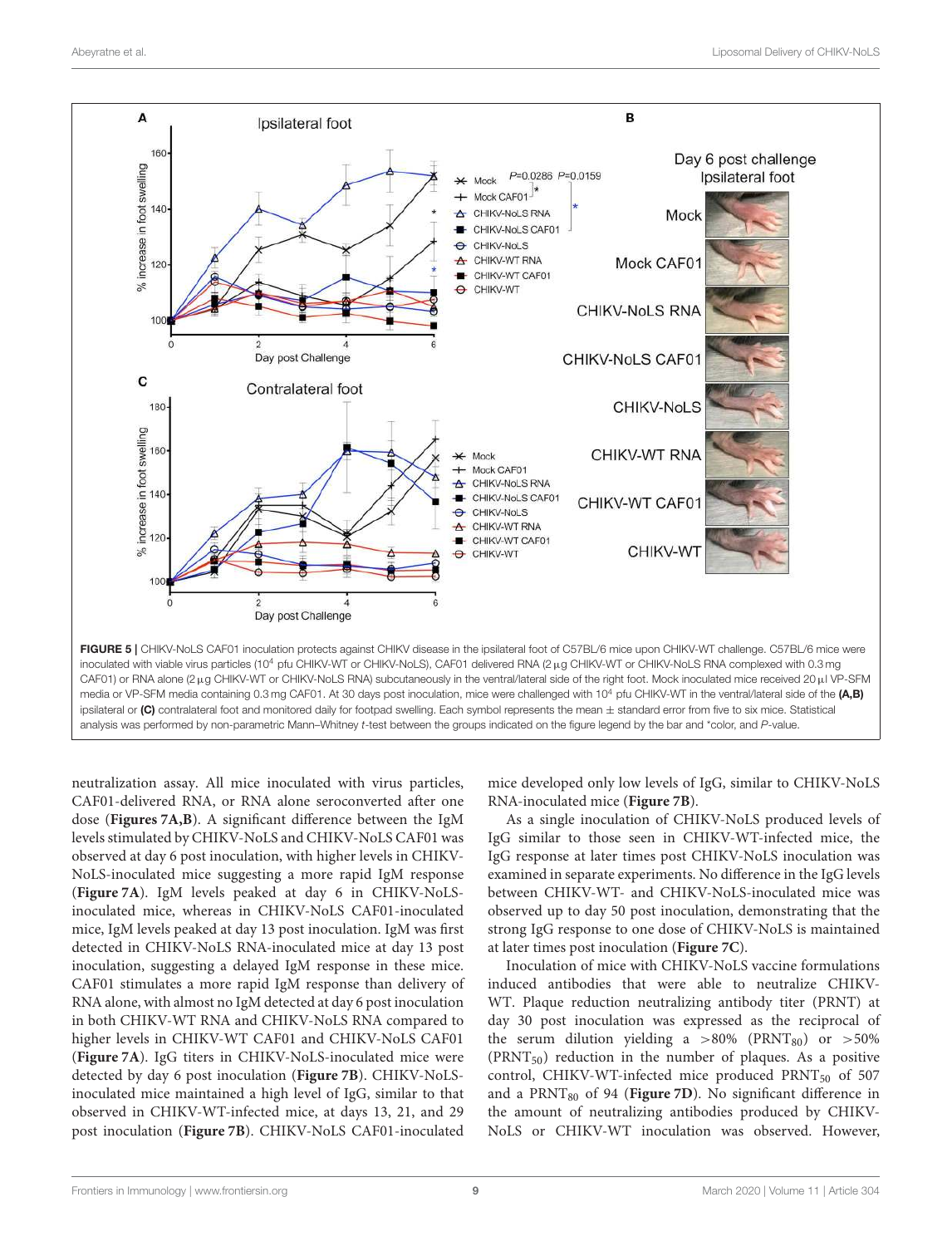

CHIKV-NoLS CAF01 and CHIKV-NoLS RNA inoculation produced significantly lower amounts of neutralizing antibody compared to CHIKV-WT inoculation. CHIKV-NoLS inoculation produced a PRNT<sub>50</sub> of 193 and a PRNT<sub>80</sub> of 71 (**Figure 7D**). CHIKV-NoLS CAF01 inoculation produced a PRNT<sub>50</sub> of 24 (**Figure 7D**). CHIKV-NoLS RNA inoculation did not produce any PRNT<sub>50</sub> antibodies.

## **DISCUSSION**

The use of this novel liposome delivery system has a number of potential benefits over a traditional live-attenuated vaccine: (1) CHIKV-NoLS is currently passaged in Vero cells, an acceptable vaccine substrate, using VP-SFM, a serumfree, ultra-low-protein medium, and administered in vivo as a live-attenuated virus particle. Despite previous studies demonstrating attenuated replication is maintained after serial passage, extended in vitro passage of an RNA virus such as CHIKV-NoLS, with no proofreading machinery, could lead to unwanted mutations in the virus genome and the potential to revert to a WT phenotype (13). Bypassing in vitro propagation of CHIKV-NoLS by using liposomes to deliver CHIKV-NoLS RNA directly in vivo, initiating CHIKV-NoLS replication and particle production, would reduce the risk of accumulating deleterious mutations in CHIKV-NoLS and so reduce the risk of reversion to a WT phenotype. (2) As propagation of CHIKV-NoLS is limited by its attenuated replication, liposomal delivery of CHIKV-NoLS RNA would remove this inefficient production step and eliminate tissue culture-related by-product contamination. (3) CHIKV-NoLS particles are currently stored at −80◦C to remain viable. Liposome/CHIKV-NoLS RNA formulations can be stored as a lyophilized powder at 2–8◦C and reconstituted prior to immunization. Being able to store a vaccine this way is hugely cost-effective and would give target populations greater access to this vaccine. (4) Using adjuvanted liposomes, such as CAF01, which induces antigen-presenting cells, to deliver CHIKV-NoLS RNA will further promote a broad and long-lived immune response. Delivery of CHIKV-NoLS RNA using CAF01 has the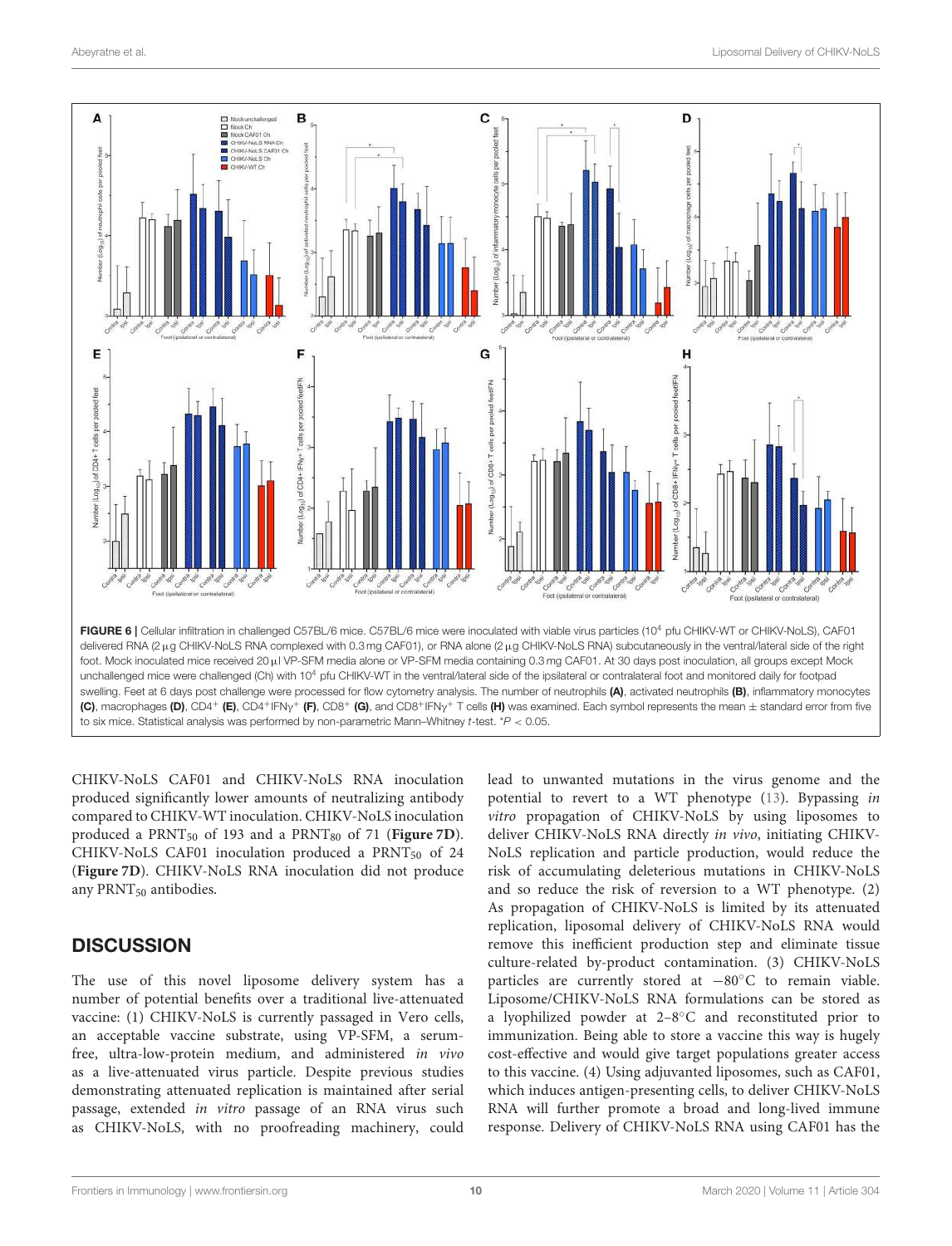

was harvested at various times post inoculation and titrated for IgM (A) and IgG (B,C) by ELISA. (D) Neutralizing antibody titers at day 30 post inoculation were examined. Each symbol represents the mean ± standard error from 5 to 6 mice. Statistical significance of IgM and IgG titers was analyzed by one-way ANOVA with Tukey posttests and neutralizing antibody titers by Kruskal–Wallis test with Dunn's posttests (groups indicated on the figure legend by the bar and \*color). \**P*< 0.05, \*\**P*< 0.005, and \*\*\**P*< 0.001. N.A., data not available.

potential to reduce the overall infectious vaccine dose while maintaining or improving the protective immune response to CHIKV-NoLS.

RNA has emerged as an effective platform to safely and cheaply deliver vaccines using delivery vehicles such as liposomes (14). Where DNA-based vaccine approaches risk chromosomal integration and potential mutagenesis, RNA vaccines overcome this threat (26). A number of promising RNA-based therapeutic and vaccine strategies have been recently developed to combat arboviruses using lipid delivery techniques (14, 27). To our knowledge, this is the first study to describe the use of CAF01 as an RNA delivery vehicle. Furthermore, our approach of delivering the replication-competent RNA genome of a liveattenuated vaccine candidate using CAF01 is highly novel.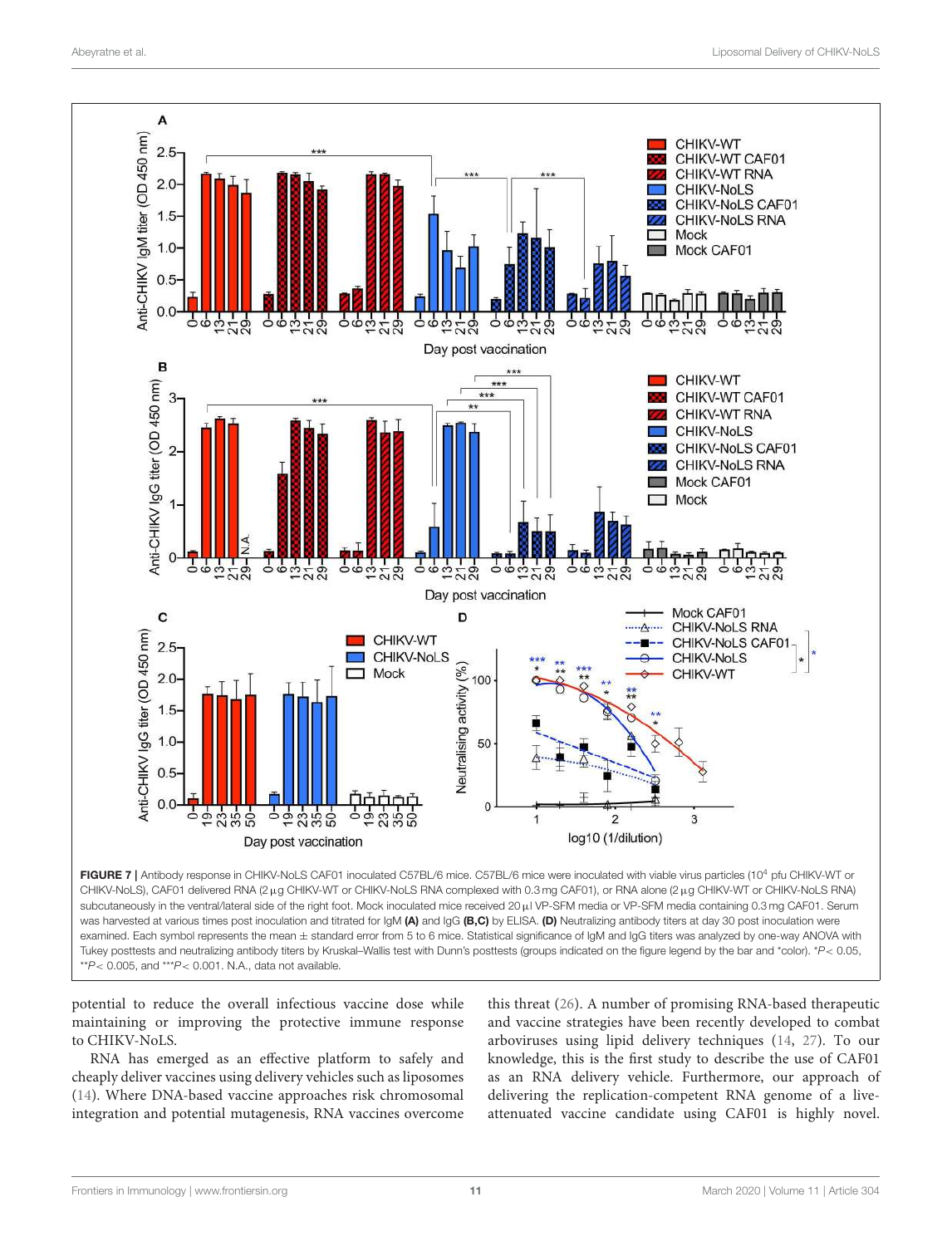CAF01 has been shown to be a safe and tolerable approach to vaccine delivery in clinical trials (21). CAF01 successfully delivered replication-competent RNA in vitro, albeit at reduced efficiency compared to transfection reagent Lipofectamine®, which is optimized for in vitro use and thus not an ideal benchmark for clinical application. Subsequent replication of infectious vaccine is able to overcome the initial low transfection efficiency of CAF01, to potentially increase antigenicity in vivo.

A degree of footpad swelling was observed in AG129 and C57BL/6 mice inoculated with CAF01 alone. It is likely that the glycolipid immunomodulator adjuvant of CAF01 stimulates a local pro-inflammatory response at the site of inoculation, giving rise to the observed swelling. Such pro-inflammatory reactions have been observed in other vaccination strategies upon the addition of an adjuvant (28). Furthermore, it is likely that the local inflammatory response caused by CAF01 inoculation is pronounced in these studies due to the route of inoculation in the footpad. A local inflammatory response may not be have been detected with an alternate route of inoculation, for example, intramuscular. Indeed, vaccination with CAF01 in clinical trials did not cause local or systemic adverse effects besides transient soreness at the injection site (21).

Interestingly, CHIKV-NoLS CAF01-inoculated C57BL/6 mice, although protected from CHIKV disease when challenged at the site of inoculation, did not develop systemic protection from CHIKV challenge. In fact, an early onset of severe disease was seen in these mice when challenged in the contralateral foot. A similar disease profile was observed in the contralateral and ipsilateral feet of CHIKV-NoLS RNA-inoculated mice. This enhancement of inflammation has been observed in previous CHIKV vaccination strategies and likened to a phenomenon known as antibody-dependent enhancement (ADE) (25, 29). ADE occurs when antibodies with sub-neutralizing capacity enhance infectivity and disease severity rather than provide protection. In CHIKV-infected mice, higher viral RNA loads and more severe joint inflammation have been observed in the presence of sub-neutralizing concentrations of CHIKVspecific antibodies, demonstrating the role of antibody-mediated enhancement during CHIKV infection and pathogenesis (30). With significantly low levels of IgG in CHIKV-NoLS CAF01 compared to CHIKV-NoLS-inoculated mice, as well as reduced neutralizing antibodies, it is possible that antibody-mediated enhancement is responsible for the early onset of severe swelling seen in CHIKV-NoLS CAF01 and CHIKV-NoLS RNA-challenged mice. The kinetics of infection upon challenge in the ankle tissue and serum require further investigation to fully demonstrate an ADE-like effect. However, these important

## **REFERENCES**

- 1. Seyler T, Hutin Y, Ramanchandran V, Ramakrishnan R, Manickam P, Murhekar M. Estimating the burden of disease and the economic cost attributable to chikungunya, Andhra Pradesh, India, 2005-2006. Trans R Soc Trop Med Hyg. (2010) 104:133–8. doi: 10.1016/j.trstmh.2009.07.014
- 2. Renault P, Solet JL, Sissoko D, Balleydier E, Larrieu S, Filleul L, et al. A major epidemic of chikungunya virus infection on Reunion Island, France,

observations reveal the need to assess vaccine candidates for the potential to cause disease enhancement, particularly vaccines that require booster regimes and where compliance in completing a vaccination booster schedule may be an issue. Vaccine strategies such as CHIKV-NoLS, and other live-attenuated vaccine candidates, that elicit a long-lasting IgG response after one dose have the potential to overcome these hurdles.

The protective effect of CHIKV-NoLS CAF01 inoculation in the ipsilateral foot upon CHIKV-WT challenge likely involves the local inflammatory response stimulated by the CAF01 glycolipid adjuvant during vaccination. Results also suggest that immune mechanisms, in addition to neutralizing antibodies, mediate local protection from CHIKV disease in mice. Further studies are ongoing to evaluate the systemic protective effect of CHIKV-NoLS CAF01 using prime boost strategies and more clinically relevant sites of inoculation, including intramuscular sites.

## DATA AVAILABILITY STATEMENT

The raw data supporting the conclusions of this article will be made available by the authors, without undue reservation, to any qualified researcher.

## ETHICS STATEMENT

The animal study was reviewed and approved by The Griffith University Animal Ethics Committee.

# AUTHOR CONTRIBUTIONS

MZ and AT: conceptualization and visualization. EA, MZ, and AT: methodology. EA, JF, AZ, MZ, and AT: validation. EA, KT, JF, HM, AZ, MZ, and AT: formal analysis. EA, JF, AZ, and AT: investigation. SM, AZ, MZ, and AT: resources. EA, AZ, MZ, and AT: writing—original draft preparation. EA, SM, AZ, MZ, and AT: writing—review and editing. SM, AZ, and AT: supervision. AT: project administration and funding acquisition. All authors contributed to manuscript revision and read and approved the submitted version.

# FUNDING

This research was funded by the Australian National Health and Medical Research Council grant numbers 1122897 and 1100919, the National Foundation for Medical Research and Innovation, and The New South Wales Department of Primary Industries.

2005-2006. Am J Trop Med Hyg. (2007) 77:727–31. doi: 10.4269/ajtmh.2007. 77.727

- 3. Beesoon S, Funkhouser E, Kotea N, Spielman A, Robicht RM. Chikungunya fever, Mauritius, 2006. Emerg Infect Dis. (2008) 14:337–8. doi: 10.3201/eid1402.071024
- 4. Van Bortel W, Dorleans F, Rosine J, Blateau A, Rousset D, Matheus S, et al. Chikungunya outbreak in the Caribbean region, December 2013 to March 2014, and the significance for Europe.